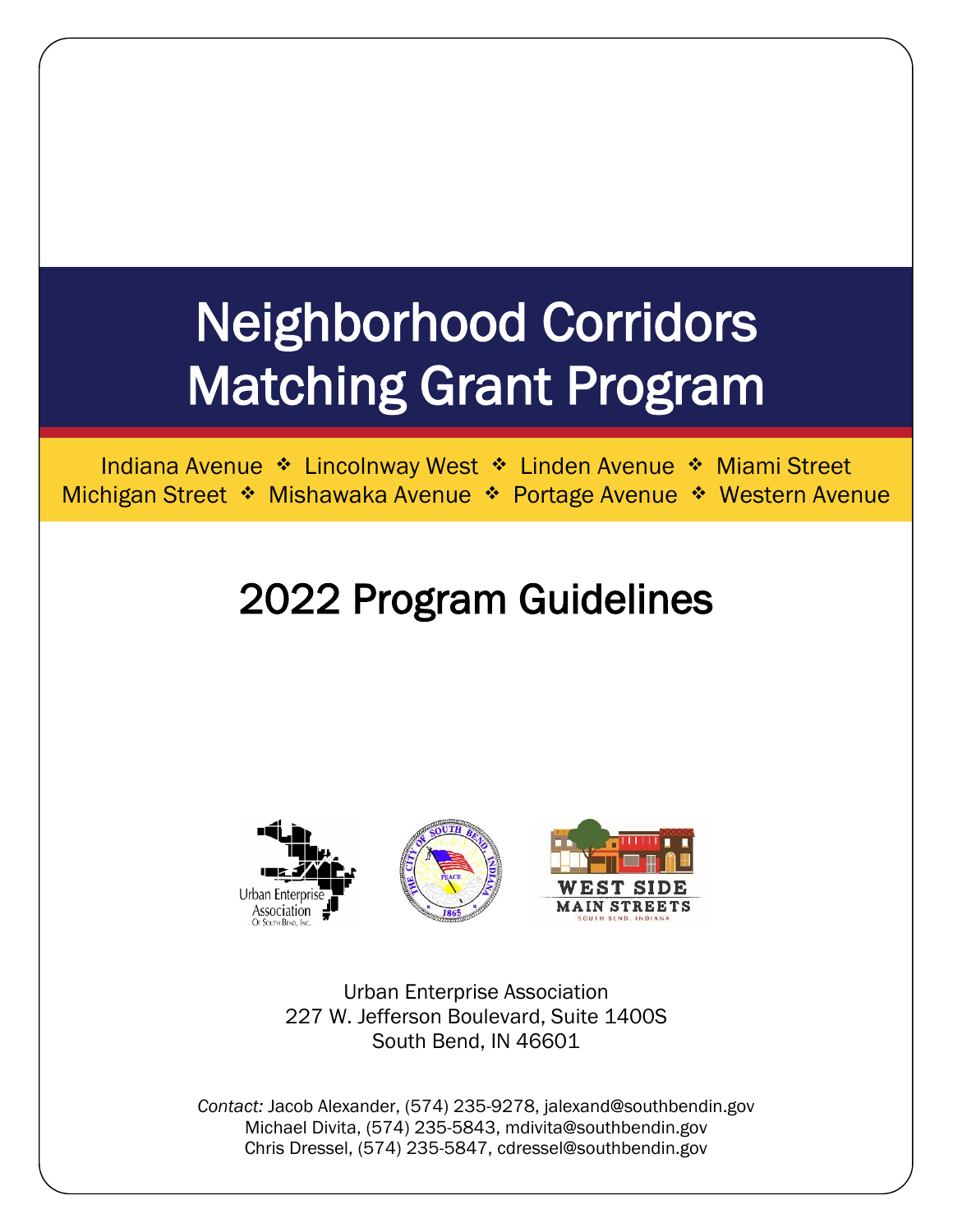### Neighborhood Corridors Matching Grant Program

2022 Program Guidelines

#### The Matching Grant Program

In partnership with the City of South Bend, the Urban Enterprise Association (UEA) is pleased to offer the Neighborhood Corridors Matching Grant Program to provide funding for qualifying exterior improvements to commercial, mixed use, and industrial buildings located on eligible blocks of Indiana Avenue, Lincolnway West, Linden Avenue, Miami Street, Michigan Street, Mishawaka Avenue, Portage Avenue, and Western Avenue. The program will assist in funding well-designed projects that make a noticeable visual improvement to the street and are consistent with the goals of neighborhood and corridor plans, when present.

#### Purpose

The intent of the Neighborhood Corridors Matching Grant Program is to

- enhance the appearance, value, and character of corridor properties,
- encourage investment by business and property owners along the corridors,
- generate additional sales for corridor businesses, and
- promote a walkable urban development pattern.

The program is not intended to support deferred maintenance.

#### Grant Terms

Grant Share (of total project cost) 50% Minimum Private Investment \$1,500

Maximum Grant Amount \$30,000 (50% of a \$60,000+ project) Minimum Grant Amount \$1,500 (50% of a \$3,000 project)

The grant is structured as a reimbursement program; you must complete the project and contribute your private match before grant funds are issued to you.

#### Architectural Services

Basic architectural services, such as conceptual drawings and recommendations on materials, are provided free of charge to applicants as part of this program. Architectural services will be provided following submission of the pre-application. If you require complete architectural services, such as full construction sets, you should hire your own architect. If you choose your own architect, the program architect will review your proposed project for consistency with these program guidelines.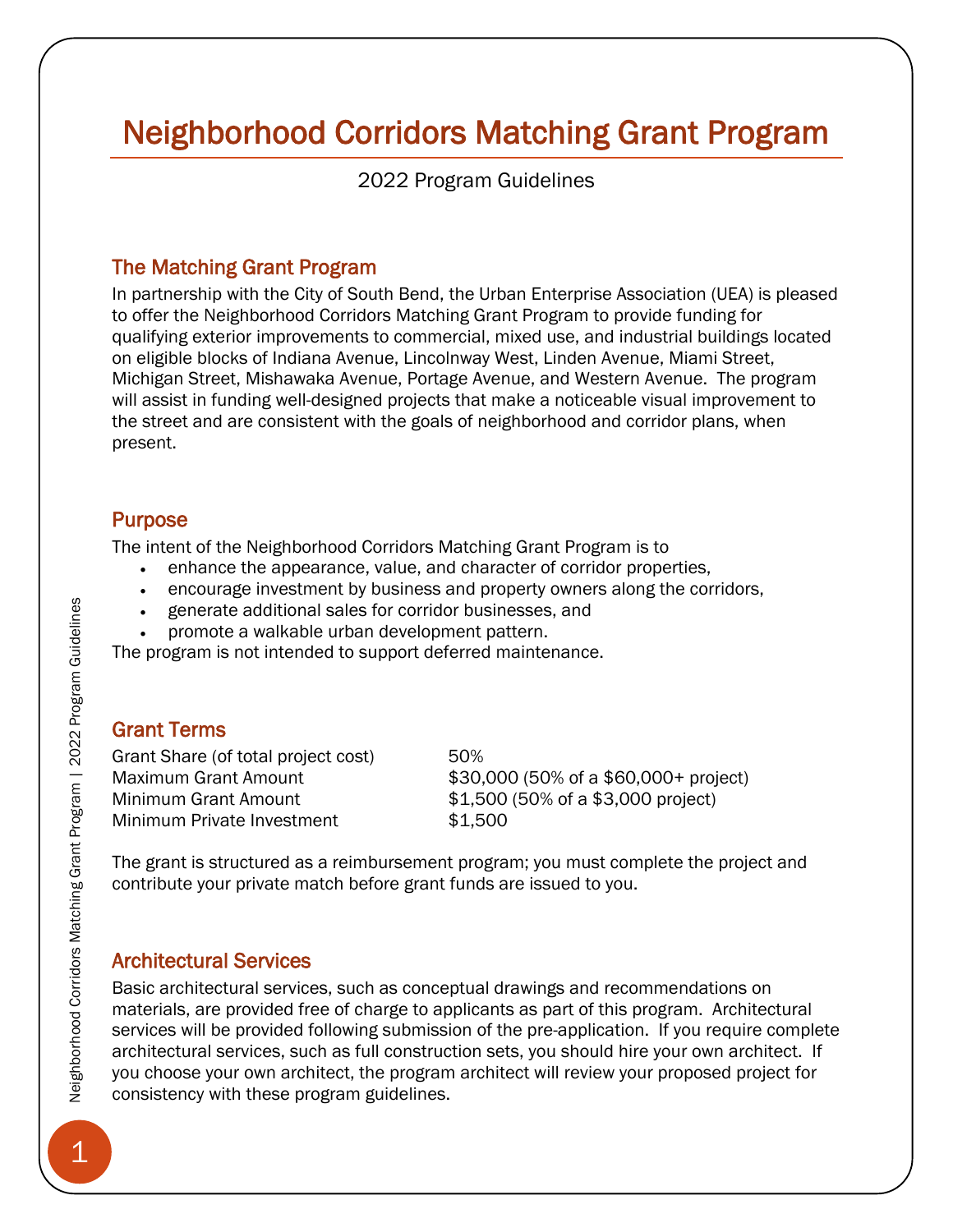#### **Eligibility**

To be eligible for a matching grant, the property must have frontage on the street and be within the following boundaries:

- Indiana Avenue: between Pulaski Street and Main Street
- Lincolnway West: between LaSalle Avenue and west city limits (near Maplewood Ave.)
- Linden Avenue: between Walnut Street and Olive Street
- Miami Street: between Lincolnway East and Altgeld Street
- Michigan Street: between Bronson Street and Donmoyer Avenue
- Mishawaka Avenue: between Eddy Street and Logan Street
- Portage Avenue: between Diamond Avenue/Angela Boulevard and Kinyon Street, plus Elwood Avenue from Portage Avenue to Wilber Street
- Western Avenue: between William Street and west city limits (near Mayflower Road)

The improvements should be visible from the street. A business use must be present on the property or be established within six months of final grant payment. Property taxes must be current. The property must not be listed for sale.

Projects may be comprised of one eligible item or any combination of eligible items.

#### Projects Eligible for Grant Funding

- Restoration of façade to original or comparable appearance
- Restoration of architectural features
- Brick or masonry, including cleaning and tuck pointing
- Painting or other appropriate façade treatments of exterior surfaces
- Windows or doors, using clear glass
- Awnings and canopies (fabric or metal)
- Signs (building or monument)
- Murals and public art
- Decorative lighting (dark sky compliant) that highlights the front of the building
- Landscaping
- Decorative fencing (wrought iron or decorative aluminum with 4' maximum height)
- Curb and sidewalk
- Bike racks and outdoor tables, chairs, benches, and areas for commercial purposes

#### Projects Not Eligible for Grant Funding

- Interior improvements or improvements to single-use residential buildings
- Improvements not visible from the street
- Regular and deferred maintenance items
- Removal or enclosure of architecturally important features
- Roof replacement or repairs, except when serving as an architectural element
- HVAC systems
- Freestanding signs, except monument signs
- Parking lot paving
- Chain link and other non-decorative fencing
- Security systems, window or door bars, security gates, and driveway gates
- Demolition of structures
- Environmental consulting, hazardous material testing services, or abatement costs
- Improvements in progress or completed prior to grant approval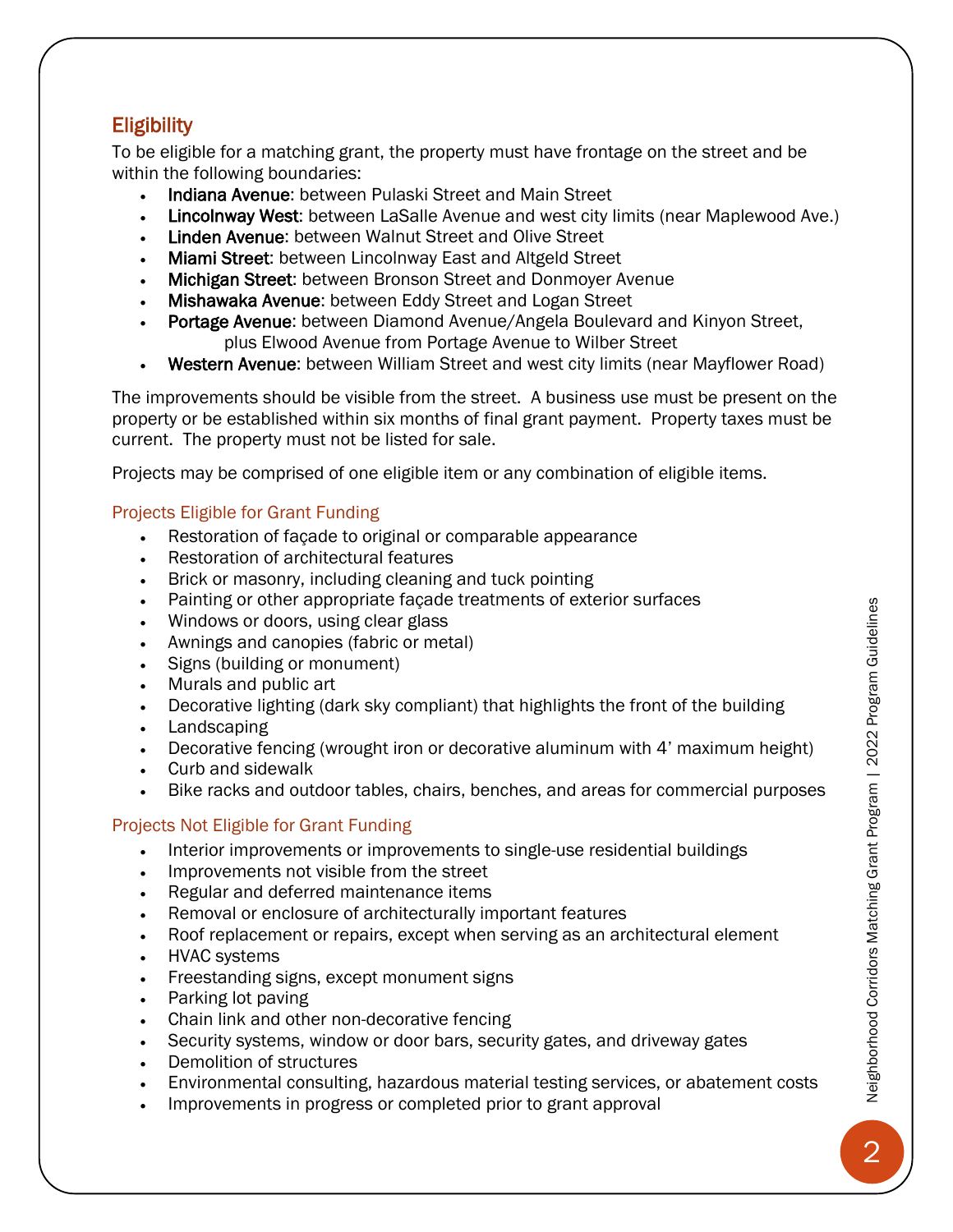#### Grant Process

- 1. Review the Neighborhood Corridors Matching Grant Program Guidelines.
- 2. Submit the matching grant pre-application form. Pre-applications may be submitted at any time, but they will not be accepted after September 6, 2022. The UEA will review the pre-application to verify qualification.
- 3. Meet with the UEA and the program architect at the project site to discuss the proposed improvements. The program architect will assist you with design concepts. The UEA will then provide you with an application form.
- 4. Using the design concepts, contact at least two (2) licensed contractors to obtain detailed written estimates for your project. You must call the Building Department at (574) 235-9554 to verify that your contractors are licensed. Estimates should be provided by local contractors when possible. At least two itemized estimates for an identical scope of work for each project component are required with the application. All labor, sales taxes, and permit fees should be included in the estimates. When appropriate, provide color and material samples with the application.
- 5. Submit the application. Applications will be awarded on a first-come, first-served basis. Applications may be submitted at any time but will not be accepted after September 26, 2022. A completed application must include the following:
	- ➢ Completed application form;
	- $\triangleright$  At least two (2) estimates from licensed contractors that detail scope of work with itemized prices. Estimates should include all labor, sales taxes, and permit fees; and
	- $\triangleright$  Color and material samples for the work to be performed (when applicable).
- 6. The UEA will review applications for completeness and scope of work and then will approve or reject the application. You will receive notice of this decision. Any grant award will be determined based on the cost of the lower of the two estimates.
- 7. If your application is accepted by the UEA, sign the grant agreement. Grant payment will not be made if work begins prior to the grant agreement signing.
- 8. Provide the UEA with a copy of any required building or sign permits prior to beginning the project.
- 9. Complete your project as approved. Projects must be completed within 120 days of approval; extensions can be granted under special circumstances.
- 10. Notify the UEA when your project is completed. Provide your grant payment request with proof of private investment, such as paid invoices or receipts, to the UEA. Payment will not be distributed until proof of your private investment is submitted and the project is completed as determined and approved by the UEA. The grant check will be made payable to you. You are responsible for providing full payment to your contractor(s). Payment processing may take 2-4 weeks following final project acceptance.